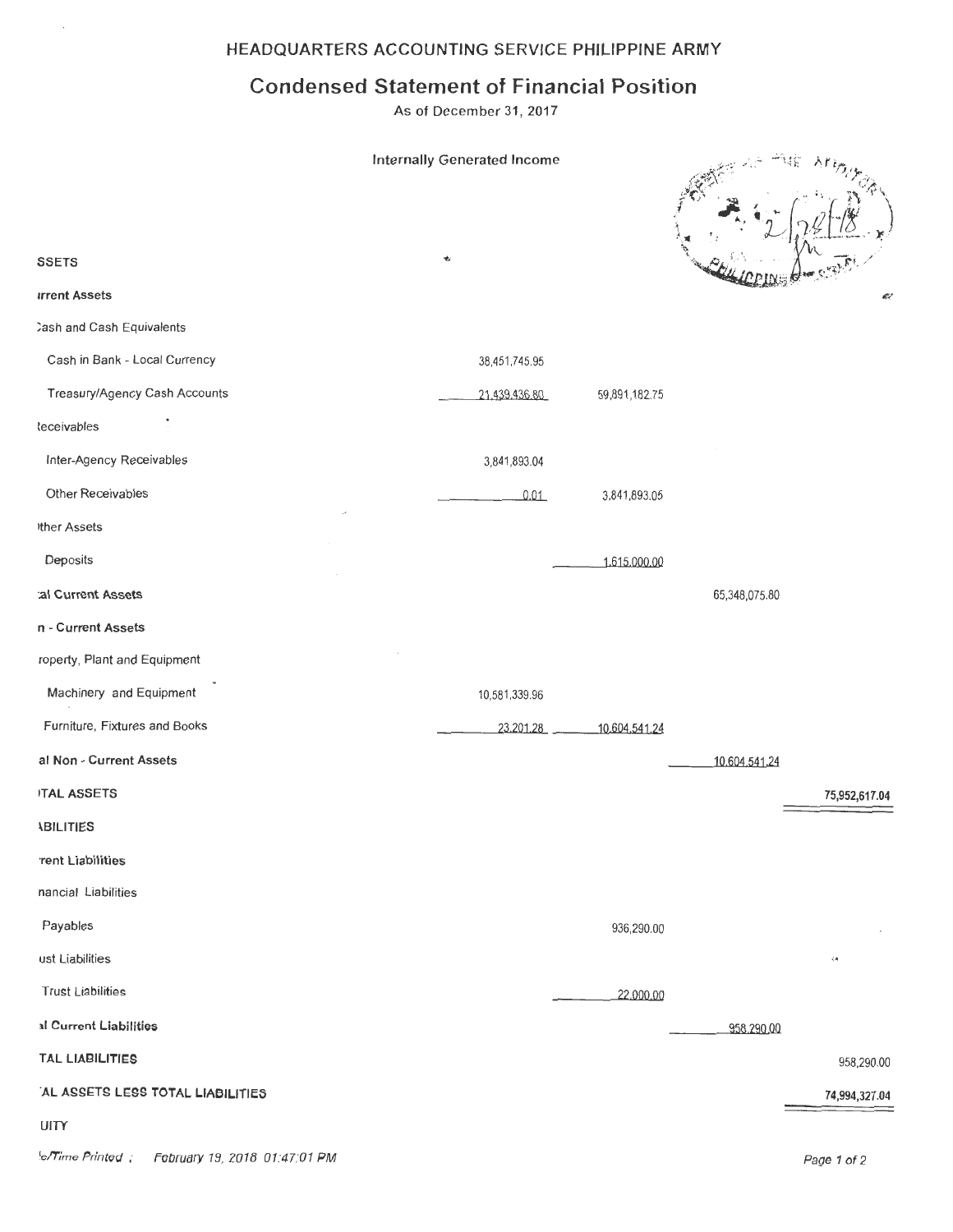**HEADQUARTERS ACCOUNTING SERVICE PHILIPPINE ARMY** 

### **Condensed Statement of Financial Position**

As of December 31, 2017

Internally Generated Income

let Asset/Equity

Net Asset/Equity

 $\vec{\tau}_s$ 

 $\overline{a}$ 

74 994 327.04

 $\mathbb{Z}^*$ 

**>TAL NET** ASSETS/EQUITY

 $\ddot{\phantom{0}}$ 

 $\bar{\phantom{a}}$ 

74,994,327.04

 $\lambda$  ,

 $\bar{z}$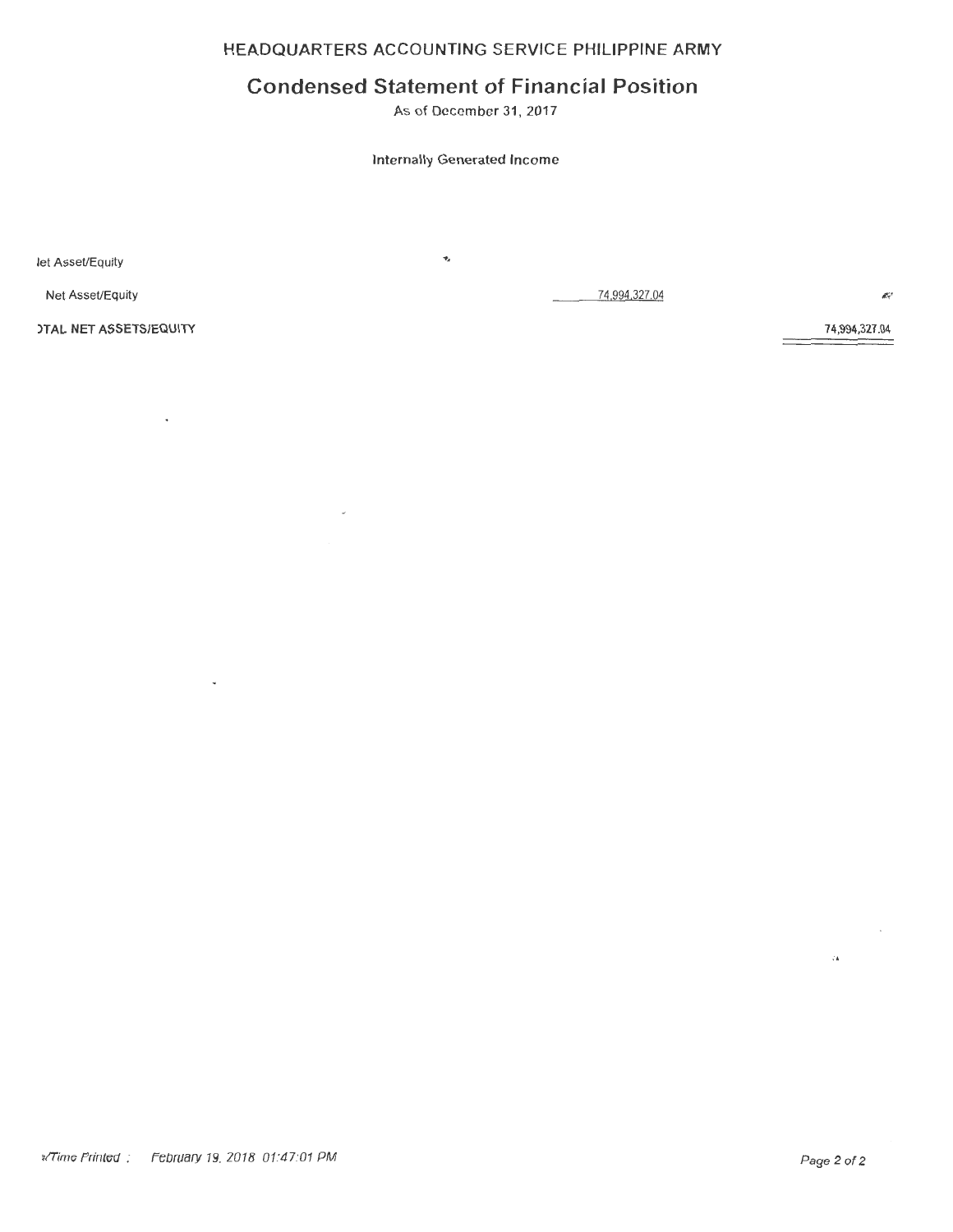### **HEADQUARTERS ACCOUNTING SERVICE PHILIPPINE ARMY**

### **Detailed Statement of Financial Position**

As of December 31, 2017

#### Internally Generated Income

| <b>SETS</b>                                                                             |               |              |               |               |
|-----------------------------------------------------------------------------------------|---------------|--------------|---------------|---------------|
|                                                                                         |               |              |               |               |
| <b>Irrent Assets</b>                                                                    |               |              |               |               |
| Cash and Cash Equivalents                                                               |               |              |               |               |
| Cash in Bank - Local Currency                                                           |               |              |               |               |
| Cash in Bank - Local Currency, Current Account                                          |               |              | 38,451,745.95 |               |
| Treasury/Agency Cash Accounts                                                           |               |              |               |               |
| Cash - Treasury/Agency Deposit, Trust                                                   |               |              | 21,439,436.80 | 59,891,182.75 |
| teceivables                                                                             |               |              |               |               |
| <b>Inter-Agency Receivables</b>                                                         |               |              |               |               |
| Due from Government-Owned and/or Controlled<br>Corporations                             |               |              | 3,841,893.04  |               |
| <b>Other Receivables</b>                                                                |               |              |               |               |
| Due from Officers and Employees                                                         |               |              | 0.01          | 3,841,893.05  |
| ther Assets                                                                             |               |              |               |               |
| Deposits                                                                                |               |              |               |               |
| Deposit on Letters of Credit                                                            |               |              |               | 1,615,000.00  |
| al Current Assets                                                                       |               |              |               | 65,348,075.80 |
| 1 - Current Assets                                                                      |               |              |               |               |
| operty, Plant and Equipment                                                             |               |              |               |               |
| Machinery and Equipment                                                                 |               |              |               |               |
| Office Equipment                                                                        | 2,218,490.00  |              |               |               |
| Less: Accumulated Depreciation - Office<br>Equipment                                    | 1,171.04      | 2,217,318.96 |               |               |
| Information and Communication Technology<br>Equipment                                   | 319,800.00    |              |               | śА            |
| Less : Accumulated Depreciation - Information<br>and Communication Technology Equipment | 55,698.50     | 264,101.50   |               | r             |
| <b>Communication Equipment</b>                                                          | 159,950.00    |              |               |               |
| Less : Accumulated Depreciation -<br><b>Communication Equipment</b>                     | 10.130.16     | 149,819.84   |               |               |
| <b>Medical Equipment</b>                                                                | 10,742,371.80 |              |               |               |

'e/Time Printed : February 19, 2018 01:49:22 PM

**BE SARA INTE**